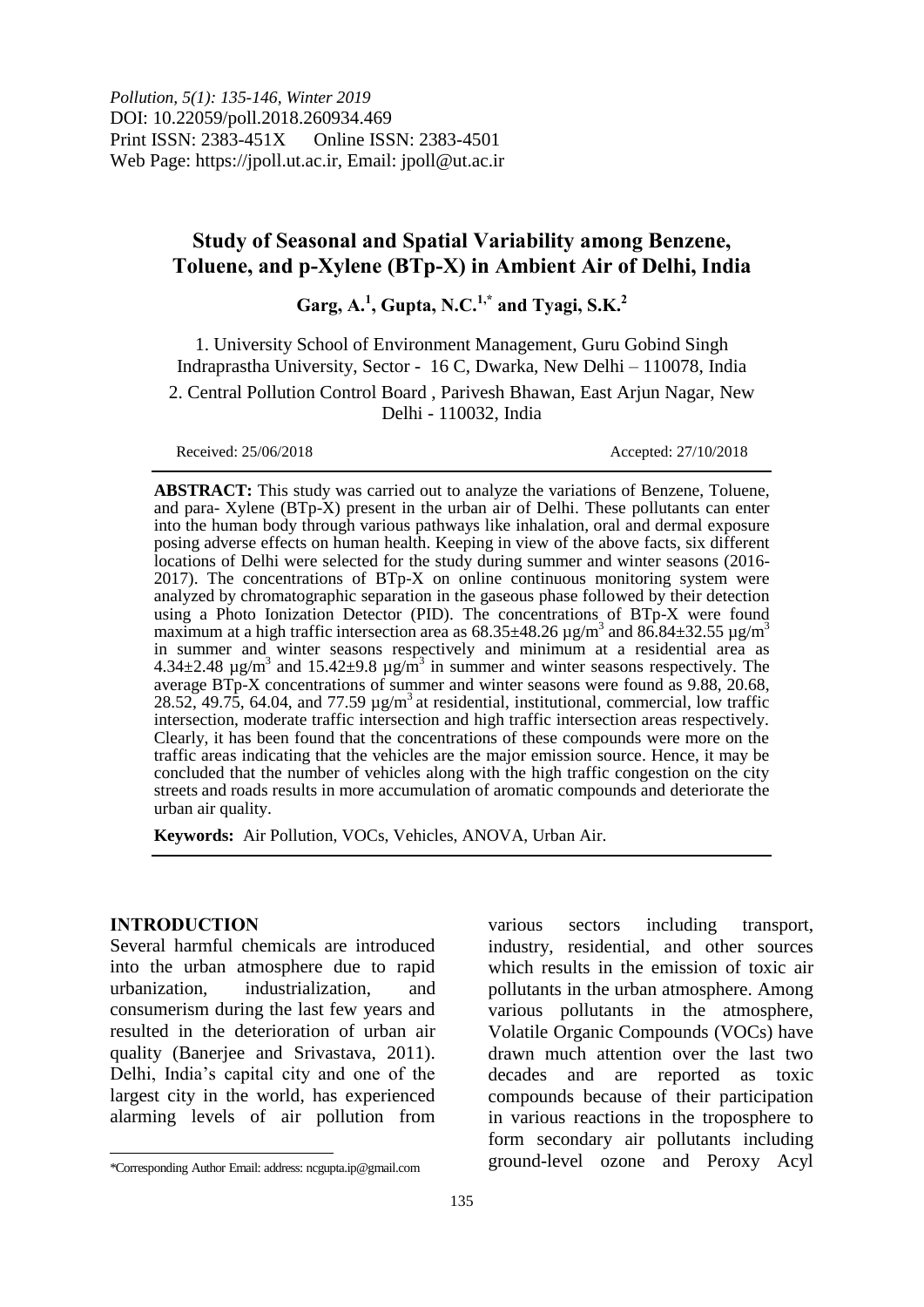Nitrates (PAN) ( Atkinson, 2000; Truc and Oanh, 2007). Also among all of the VOCs, special attention has been given to Benzene, Toluene, and Xylene (BTX) and especially to Benzene because of its carcinogenic and mutagenic properties. BTX are listed as Hazardous Air Pollutants (HAPs) in the US Clean Air Act Amendments of 1990. Benzene is regarded as the most hazardous compound among BTX and has been classified as Group 1 and Class A human carcinogen by International Agency for Research Cancer (IARC) and United State Environmental Protection Agency (USEPA) respectively, while, toluene and xylene have been classified under Group 3 category by IARC (USEPA, 1998; ATSDR, 2000; ATSDR, 2005; ATSDR, 2007; WHO, 2010; IARC, 2002).

These compounds may enter into our body through various exposure pathways, including inhalation, oral and dermal which causes various short and long-term effects on human health. The short-term adverse effects of exposure to BTp-X include conjunctive irritation, nose and throat discomfort, sleeplessness, impaired short-term memory, inability to concentrate, tremors, headache, skin problems, nausea, fatigue, and dizziness. While the long-term exposure to benzene can lead to more adverse effects like genotoxicity, haematotoxicity, reproductive effects with various cancer, loss of coordination, anemia, leukemia, and damage to the liver, kidney and central nervous system (Kim et al., 2001; Navasumrit et al., 2005; Kerbachi et al., 2006; Keretese et al., 2008; Badjagbo et al., 2008). Dewangan et al. (2013) observed that benzene has the highest emission factor among BTp-X. Exposure to BTp-X is caused mainly by the emissions of the motor-vehicles and gasoline exhaust systems have been found to be the major cause of BTp-X emission in Delhi (Hoque et al., 2008; Gaur et al.,

2016). Although there are no proper norms and standards for VOCs, Central Pollution Control Board (CPCB) in India has laid down the National Ambient Air Quality Standards (NAAQS) for benzene  $(5 \mu g/m^3)$ on annual average basis (CPCB, 2009). BTp-X monitoring should be considered as the essential part of an air quality management program (AQMP) because of their toxic health effects and their key role in atmospheric chemistry. Therefore, this study has been carried out in order to characterize the seasonal and spatial variations of BTp-X at different locations in Delhi.

# **MATERIALS AND METHODS**

Delhi, the capital city of India has been selected for the study. It is located at 28.7041 $\degree$  N to 77.1025 $\degree$  E and spread over an area of  $1483 \text{ km}^2$ . As Delhi is situated at an altitude of nearly 216 m above sea level, it has a sub-tropical climate. The city is consisting of well-defined four seasons, i.e. summer, monsoon, autumn, and winter. The summer season starts from March and ends with June, experienced windy conditions with average temperature as 32ºC and maximum temperature reaches up to 47°C, whereas winter season starts from November and ends with February, characterized by calm conditions with average temperature as 12ºC and minimum temperature reaches up to 1-2°C. Delhi receives most of its rainfall (annual average 714 mm) during July to September from the southwesterly monsoonal winds and some rain during winters from northwesterly cold winds. In present work, six monitoring locations were selected in Delhi and represented in Figure 1. These locations were selected according to the availability of the monitoring stations of CPCB in Delhi region and also on the basis of the vehicular and traffic density of the area. The symbolic representations of these locations according to the vehicular density have been given in Table 1.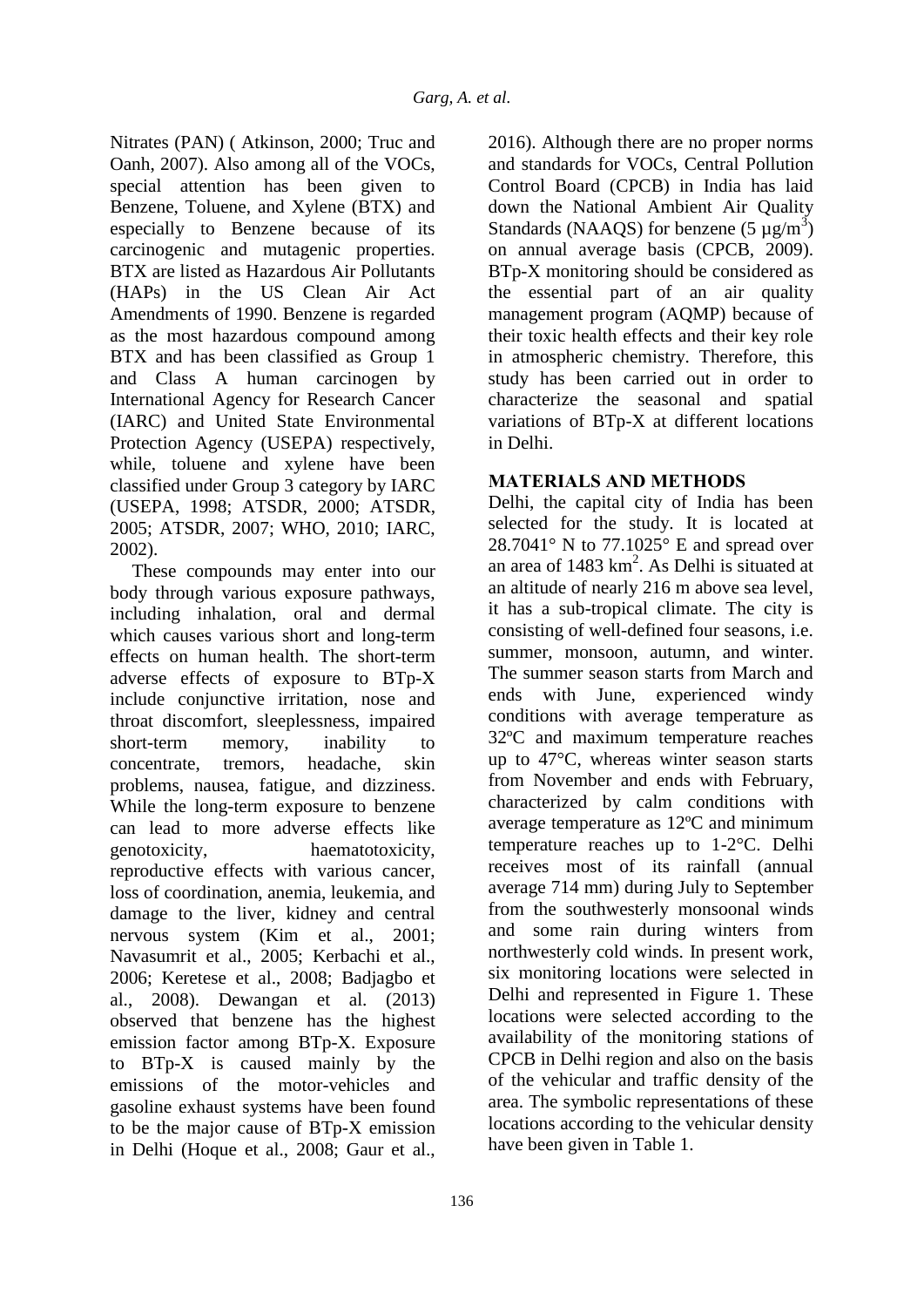#### *Pollution, 5(1): 135-146, Winter 2019*

| S.No.        | Location         | <b>Symbol</b> | <b>Type of Area</b>              | <b>Relative Traffic Density</b> |
|--------------|------------------|---------------|----------------------------------|---------------------------------|
|              | Punjabi Bagh     | PB.           | Residential                      | О                               |
|              | Dwarka           | DW            | Institutional                    | +                               |
|              | Shadipur         | SP            | Commercial                       | $^{++}$                         |
| 4            | R.K. Puram       | <b>RKP</b>    | Low Traffic Intersection         | $^{+++}$                        |
|              | East Arjun Nagar | EAN           | Moderate Traffic Intersection    | $+++++$                         |
| <sub>0</sub> | Anand Vihar      | ΑV            | <b>High Traffic Intersection</b> | $+++++$                         |

| Table 1. Relative Traffic Density of selected locations in Delhi |
|------------------------------------------------------------------|
|------------------------------------------------------------------|

 $(++++$  = high traffic density,  $+++$  = moderate traffic density,  $++$  = low traffic density,  $+-$  very low traffic density,  $+$ more low traffic density, o= represents no traffic density)



**Fig. 1. Map of Delhi showing sampling locations**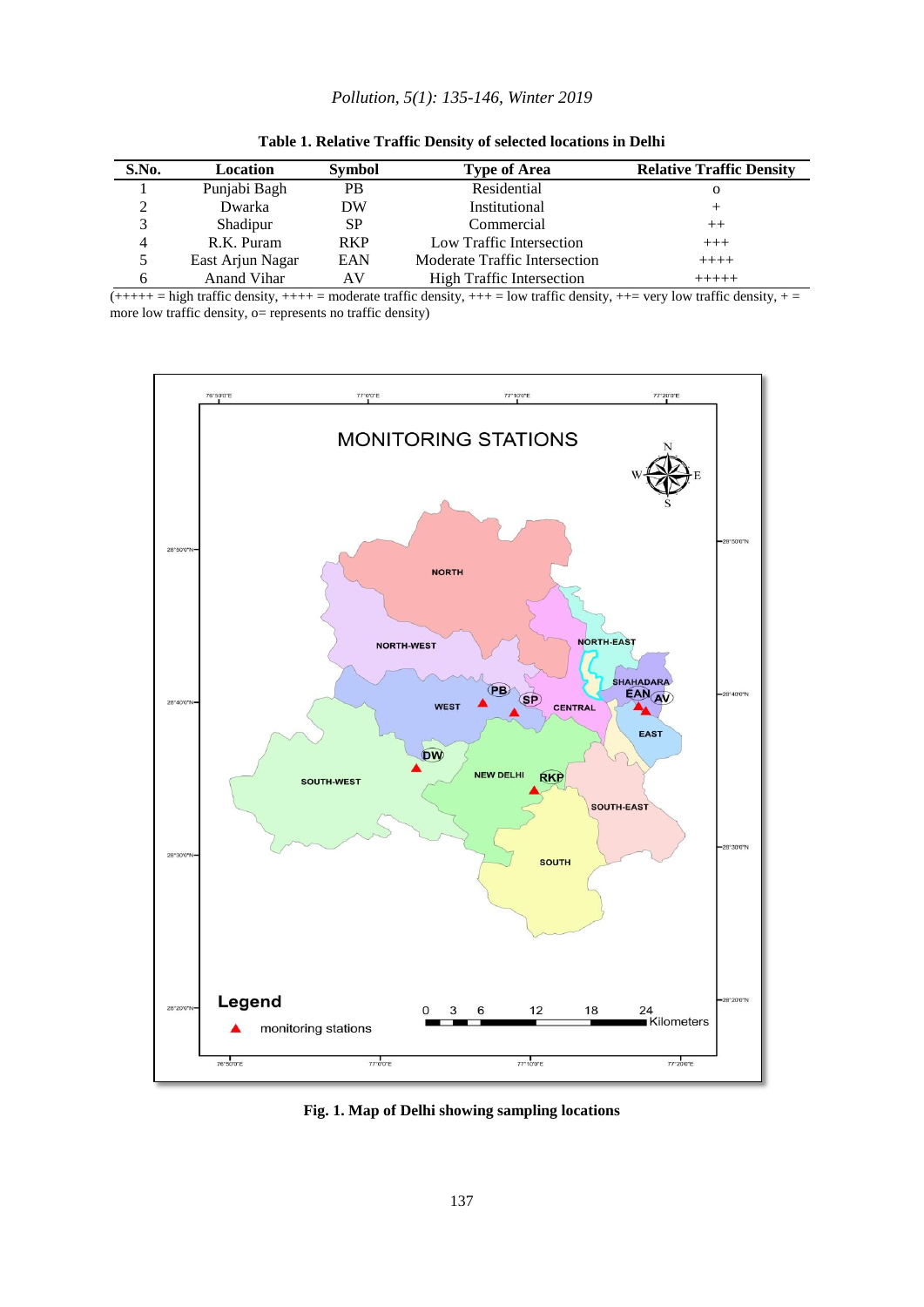These locations exhibit significant spatial variations. Location 1, Punjabi Bagh (PB) is a residential area situated in West Delhi. The area is mainly consists of private houses on the bungalow pattern and are so called "Kothis". The area is clean and well managed in infrastructure. Location 2, Shadipur (SH) is a commercial area situated in West Delhi. The area is serviced by Delhi metro railway station. The nearby areas are Mayapuri and Naraina, which are industrial in activities. Location 3, Dwarka (DW) is an institutional area situated in South West Delhi. It is comparatively newly settled area in Delhi. The area is well designed with green infrastructure. Location 4, Rama Krishna Puram (RKP) is a Central Government Employees residential colony situated in South-West Delhi. The area has many educational institutions and schools. The area is characterized by wide colony roads, sprinkling of parks and excellent greenery. Location 5, East Arjun Nagar (EAN) is a moderate traffic area situated in North East Delhi. It is a mixed area with residential and commercial activities. The monitoring location is near to the CPCB. Location 6, Anand Vihar (AV) is a major connectivity hub of East Delhi. It is highly traffic dense area and is connected to metro station, railway terminal and also one of the largest Inter State Bus Terminal (ISBT) of India.

In order to identify the concentrations of Benzene, Toluene, and p-Xylene, an online continuous monitoring system, also known as Continuous Ambient Air Quality Monitoring System (CAAQMS) have been used (CPCB, 2003). The CPCB has laid down the national guidelines for the monitoring and chemical analysis of BTX in ambient air through CAAQMS by using Gas Chromatography (GC) (CPCB, 2012). The concentrations of BTX on online continuous monitoring system were analyzed by chromatographic separation in the gaseous phase followed by their detection using a Photo Ionization Detector (PID). The

based on GC-PID principle except at EAN location where the separation was based on the Differential Optical Absorption Spectroscopy (DOAS) principle. For the comparative analysis of summer and winter seasons, the data have been analyzed during March-June, 2016 (summer season) and November-February, 2017 (winter season). For the statistical analysis, the Microsoft

separation method of VOCs at all location is

Excel and MINITAB software were used to analyze the data. Descriptive statistics have been used to find out the range of concentration, mean concentration, standard deviation and, symmetry among the data. ANOVA hypothesis has been applied to elucidate significant spatial and seasonal variations. The possible sources of BTX emission have been illustrated through Spearman's correlation matrix.

## **RESULTS AND DISCUSSION**

The minimum, maximum and mean concentrations of Benzene, Toluene, p-Xylene and total BTp-X along with their standard deviation and skewness at different sampling locations in both summer and winter seasons are given in Table 2. The spatial and seasonal variations are represented as box plots in Figure 2. In a box plot,  $25<sup>th</sup>$  percentile and  $75<sup>th</sup>$  percentile have been represented by the lower and the upper boundary respectively. The endpoint of lines above and below the box indicate the maximum and minimum concentrations while the '+' sign represents the mean concentration.

In descriptive statistics, skewness is a measure of the asymmetry of the probability distribution of a realvalued random variable about its mean position. The value of skewness for a symmetrically distributed data, can be positive or negative and generally ranges from  $(-1.96 \text{ to } +1.96)$ . Table 2, has shown that BTp-X data at different locations is positively skewed mostly and lies under a symmetrical distribution range.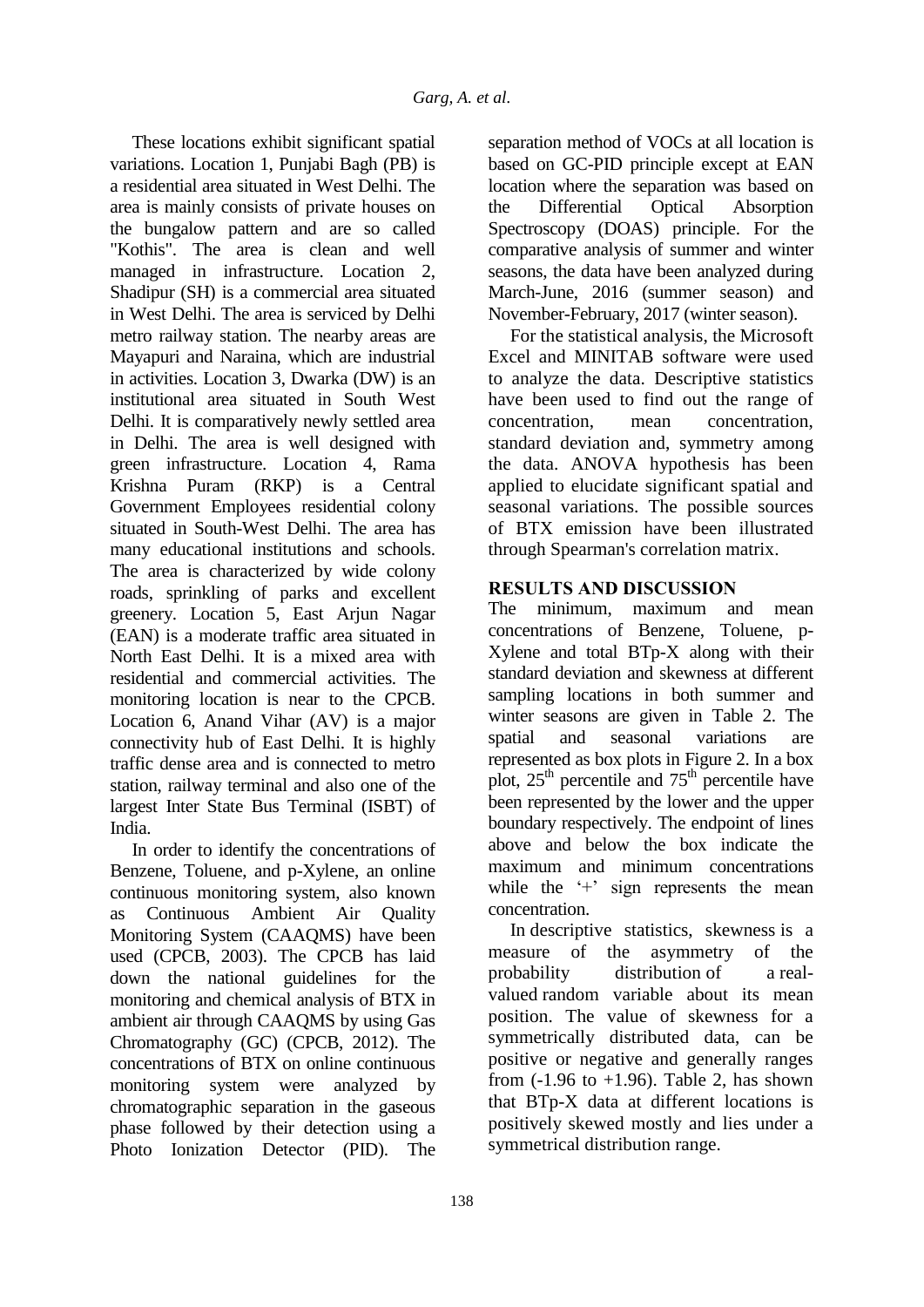

**Fig. 2. Box plots of B,T and p-X concentrations in summer and winter seasons at six air quality monitoring stations**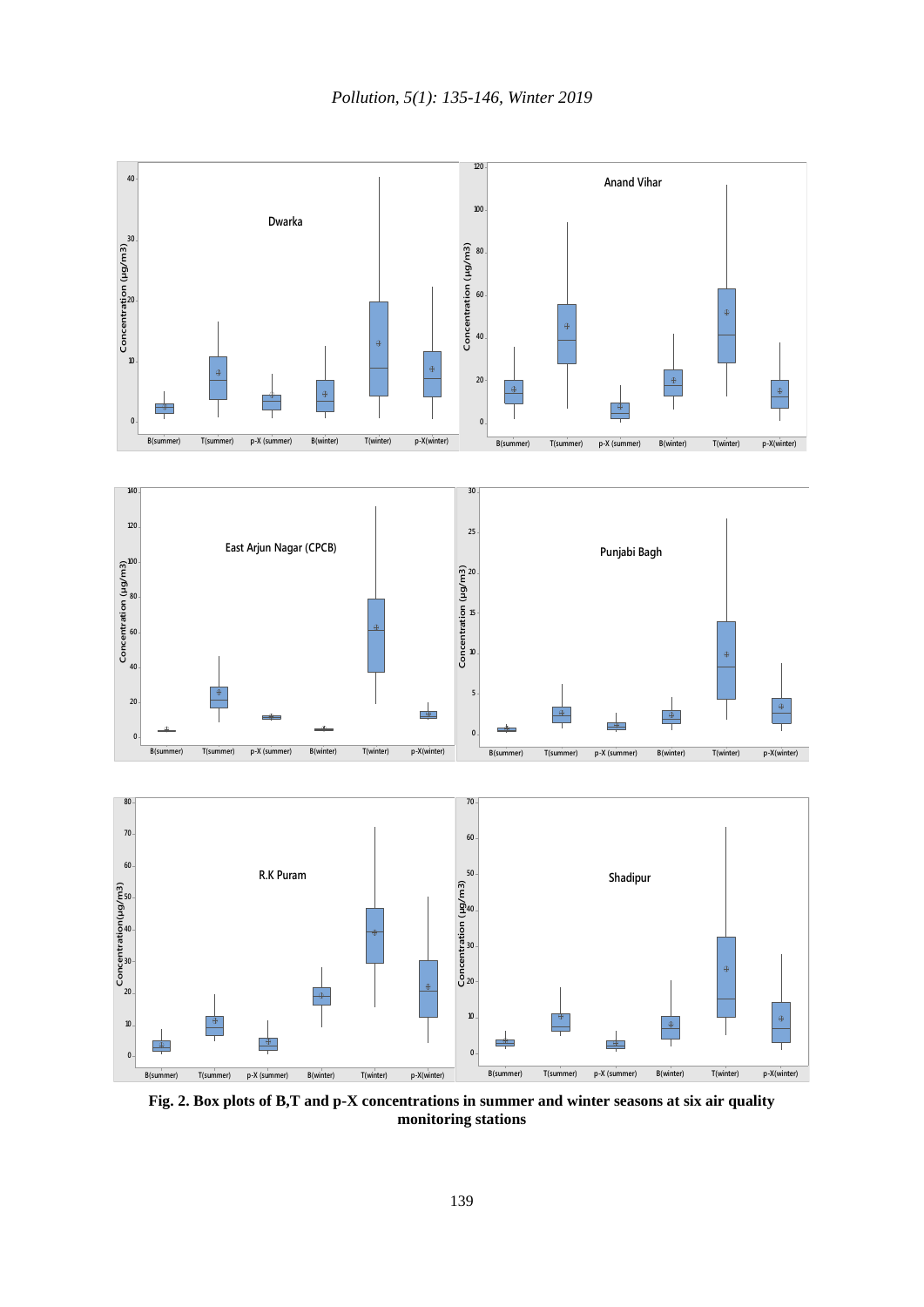#### *Garg, A. et al.*

| <b>Locations</b>       | <b>Parameters</b>  | $\bf{B}$      |        | $\overline{T}$ |        | $p-X$         |        | $BTp-X$                  |                          |
|------------------------|--------------------|---------------|--------|----------------|--------|---------------|--------|--------------------------|--------------------------|
|                        |                    | <b>Summer</b> | Winter | <b>Summer</b>  | Winter | <b>Summer</b> | Winter | <b>Summer</b>            | Winter                   |
|                        | Mean               | 2.53          | 4.55   | 8.05           | 13.01  | 4.48          | 8.75   | 15.06                    | 26.31                    |
|                        | S.D                | 1.21          | 3.22   | 4.84           | 11.08  | 7.76          | 6.03   | 13.81                    | 20.33                    |
| Dwarka                 | Min                | 0.5           | 0.64   | 0.74           | 0.69   | 0.63          | 0.56   | 1.87                     | 1.89                     |
|                        | Max                | 6.66          | 12.69  | 16.62          | 62.84  | 75.76         | 27.97  | 99.04                    | 103.5                    |
|                        | <b>Skewness</b>    | 1.22          | 0.84   | 0.62           | 1.44   | 8.55          | 1.22   |                          |                          |
|                        | $\mathbf N$        | 102           | 106    | 102            | 106    | 95            | 105    | $\overline{\phantom{a}}$ | $\overline{\phantom{a}}$ |
|                        | Mean               | 15.61         | 20.04  | 45.41          | 51.88  | 7.33          | 14.92  | 68.35                    | 86.84                    |
|                        | S.D                | 9.03          | 9.72   | 31.05          | 12.67  | 8.18          | 10.16  | 48.26                    | 32.55                    |
| AnandVihar             | Min                | 2.11          | 6.15   | 6.88           | 192.97 | 0.34          | 0.88   | 9.33                     | 200                      |
|                        | Max                | 49.95         | 58.73  | 244.95         | 1.73   | 57.12         | 56.18  | 352.02                   | 116.64                   |
|                        | Skewness           | 1.57          | 1.25   | 3.45           | 3.53   | 3.2           | 1.15   |                          |                          |
|                        | $\overline{\rm N}$ | 93            | 115    | 93             | 35.23  | 93            | 115    | $\equiv$                 |                          |
|                        | Mean               | 4.16          | 4.55   | 25.41          | 62.67  | 11.68         | 13.3   | 41.25                    | 80.52                    |
|                        | S.D                | 0.83          | 0.7    | 16.07          | 29.59  | 1.92          | 3.32   | 18.82                    | 33.61                    |
| East Arjun Nagar       | Min                | 3.47          | 3.61   | 8.73           | 18.72  | 8.21          | 9.68   | 20.41                    | 32.01                    |
|                        | Max                | 10.35         | 7.36   | 151.71         | 145.91 | 26.71         | 29.55  | 188.77                   | 182.82                   |
|                        | Skewness           | 5.3           | 1.22   | 5.17           | 0.75   | 4.97          | 1.83   |                          |                          |
|                        | ${\bf N}$          | 100           | 115    | 100            | 115    | 100           | 115    | $\blacksquare$           | $\overline{\phantom{a}}$ |
|                        | Mean               | 0.6277        | 2.28   | 2.61           | 9.8    | 1.1           | 3.34   | 4.34                     | 15.42                    |
|                        | S.D                | 0.39          | 1.29   | 1.45           | 6.03   | 0.64          | 2.48   | 2.48                     | 9.8                      |
| Punjabi Bagh           | Min                | 0.11          | 0.54   | 0.67           | 1.77   | 0.22          | 0.43   | $\mathbf{1}$             | 2.74                     |
|                        | Max                | 2.35          | 7.25   | 7.89           | 26.72  | 3.03          | 11.77  | 13.27                    | 45.74                    |
|                        | <b>Skewness</b>    | 1.87          | 1.22   | 1.43           | 0.67   | 1.23          | 1.13   | $\overline{a}$           |                          |
|                        | N                  | 109           | 116    | 109            | 116    | 109           | 116    |                          |                          |
|                        | Mean               | 3.59          | 19.25  | 11.19          | 38.95  | 4.64          | 21.89  | 19.42                    | 80.09                    |
|                        | S.D                | 2.2           | 4.15   | 5.85           | 11.53  | 3.83          | 10.49  | 11.88                    | 26.17                    |
| R.K Puram              | Min                | 0.93          | 9.2    | 5.02           | 15.58  | 0.81          | 4.44   | 6.76                     | 29.22                    |
|                        | Max                | 10.3          | 31.6   | 36.1           | 72.4   | 18.9          | 50.44  | 65.3                     | 154.44                   |
|                        | Skewness           | 0.86          | 0.3    | 1.54           | 0.39   | 1.53          | 0.3    | $\overline{a}$           |                          |
|                        | ${\bf N}$          | 112           | 116    | 112            | 116    | 112           | 116    | $\overline{\phantom{a}}$ |                          |
|                        | Mean               | 3.37          | 7.94   | 10.08          | 23.51  | 2.65          | 9.49   | 16.1                     | 40.94                    |
|                        | S.D                | 1.97          | 4.71   | 7.49           | 18.45  | 1.91          | 7.79   | 11.37                    | 30.95                    |
| Shadipur               | Min                | $1.1\,$       | 1.75   | 4.65           | 5.05   | 0.29          | 0.87   | 6.04                     | 7.67                     |
|                        | Max                | 12.71         | 20.45  | 54.19          | 95.76  | 11.93         | 33.06  | 78.83                    | 149.27                   |
|                        | Skewness           | 2.53          | 0.92   | 3.7            | 1.46   | 2.01          | 1.02   | $\overline{a}$           |                          |
|                        | N                  | 75            | 117    | 75             | 117    | 75            | 117    |                          |                          |
| Average of 6 locations | Mean               | 4.98          | 9.77   | 17.13          | 33.30  | 5.31          | 11.95  | 27.42                    | 55.02                    |
|                        | S.D                | 2.61          | 3.97   | 11.13          | 14.89  | 4.04          | 6.71   | 17.77                    | 25.57                    |
|                        | Min                | 0.11          | 0.54   | 0.67           | 0.69   | 0.22          | 0.43   | 1.00                     | 1.89                     |
|                        | Max                | 49.95         | 58.73  | 244.95         | 145.91 | 75.76         | 56.18  | 352.02                   | 182.82                   |

**Table 2. Descriptive statistics of BTp-X at various locations**

(Mean= Mean concentration in  $\mu$ g/m<sup>3</sup>, S.D. = Standard Deviation in  $\mu$ g/m<sup>3</sup>, Min= Minimum concentration in  $\mu$ g/m<sup>3</sup>, Max= Maximum Concentration in  $\mu$ g/m<sup>3</sup> and N= Number of sampling days)

The mean concentration of Benzene, Toluene, p-Xylene and total BTp-X at all six sampling locations of Delhi were 4.98±2.61, 17.13± 11.13, 5.31±4.04 and  $27.42 \pm 17.77 \mu g/m^3$  respectively for the summer season and  $9.77\pm3.97$ , 33.30±14.89, 11.95±6.71 and 55.02±25.57  $\mu$ g/m<sup>3</sup> respectively for the winter season. The maximum average concentration of total BTp-X was found at AV  $(68.35\pm48.26$  $\mu$ g/m<sup>3</sup> in summer and 86.84 $\pm$ 32.55  $\mu$ g/m<sup>3</sup> in winter), while minimum at PB (4.34±2.48

 $\mu$ g/m<sup>3</sup> in summer and 15.42±9.8  $\mu$ g/m<sup>3</sup> in winter). High levels of total BTp-X at AV might be attributed to very high traffic density of automobile and slow movement of the traffic.

The total BTp-X concentration at all six study locations has been represented in increasing order: PB (residential area) < DW (institutional area) < SP (commercial area) < RKP (low traffic intersection area) < EAN (moderate traffic intersection area) < AV (high traffic intersection area).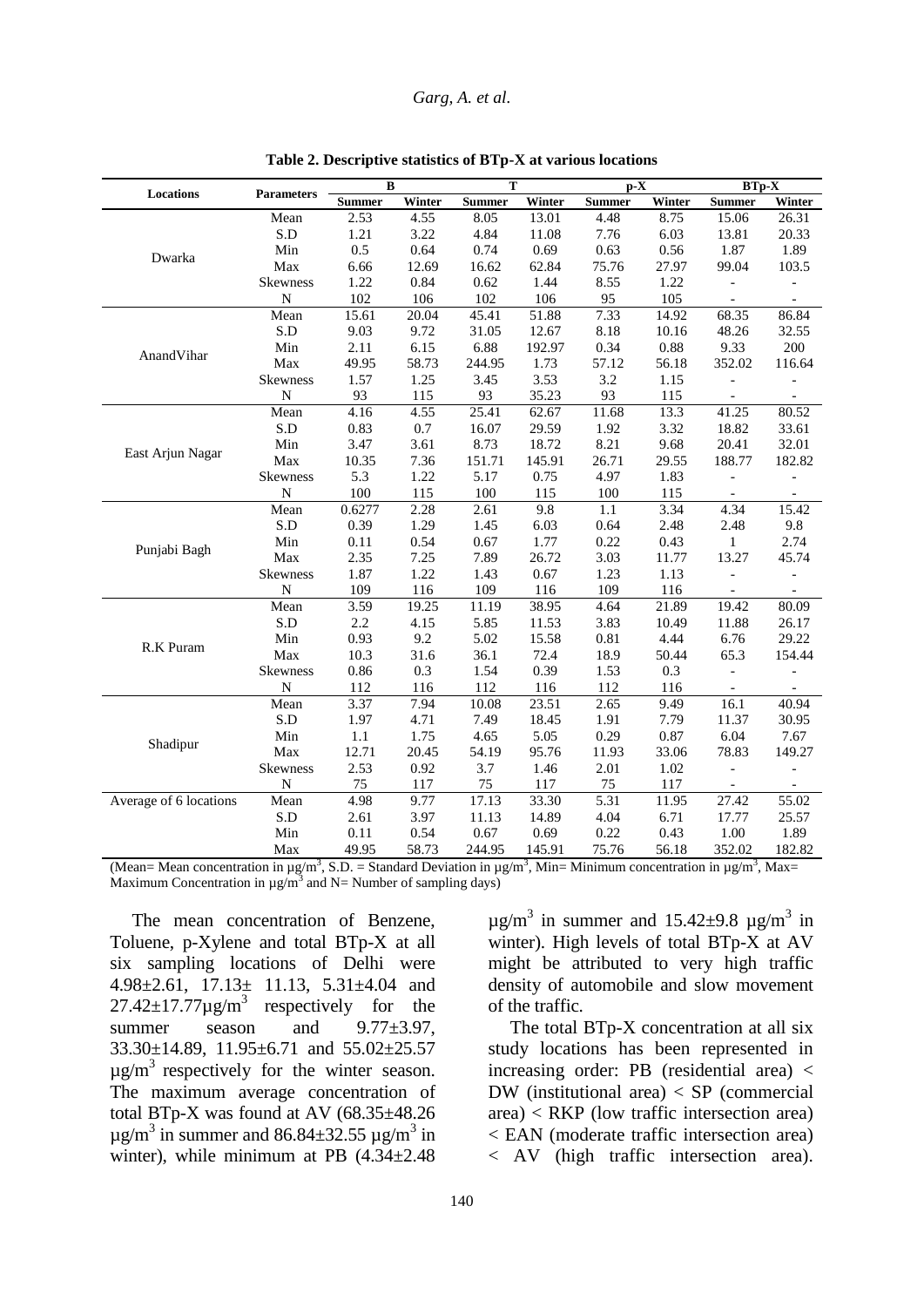Average concentration of total BTp-X has been estimated as 9.88, 20.68, 28.52, 49.75, 64.04, and 77.59  $\mu$ g/m<sup>3</sup> at residential, institutional, commercial, low traffic intersection, moderate traffic intersection, and high traffic intersection area respectively. AV, the high traffic intersection area (31%) had the highest BTp-X contribution followed by EAN, moderate traffic intersection area (26%), RKP, low traffic intersection area (20%), SP, commercial area (11%), DW, institutional area (8%) and PB, residential area (4%) (Figure 3).

In this study, it has been observed that Toluene was found as the most abundant species among BTp-X. Toluene concentration varies from 50–66 % of the total BTp-X concentration at different locations. The average concentration of Toluene (20.04 $\pm$ 9.72  $\mu$ g/m<sup>3</sup> in summer and  $45.41 \pm 31.05$  $\mu$ g/m<sup>3</sup> in winter) was recorded maximum at location AV. A study of Delhi by Gaur et al. (2016) also reported that toluene has the highest concentration among BTp-X.



**Fig. 3. Percentage contribution of total BTp-X at different locations**

In summer season, the concentration of benzene was found under NAAQS standards at all locations except AV (15.61  $\mu$ g/m<sup>3</sup>) where the concentrations were found three times higher than the annual average standard value of benzene prescribed by CPCB (i.e. 5  $\mu$ g/m<sup>3</sup>), while in winter season, AV  $(20.04 \mu g/m^3)$ , RKP (19.25  $\mu$ g/m<sup>3</sup>) and SP (7.94  $\mu$ g/m<sup>3</sup>) have exceeded NAAQS standards limit. This significant increase in benzene concentration indicates that dispersion of benzene is not that much easy in the urban atmosphere of Delhi and therefore, requires serious thought for reduction. Singh et al. (2016) have also observed high levels of VOCs in Asian countries, which is a major problem in a megacity like Delhi. The

reason for such high concentration was an increase in vehicular population in Delhi from 5 million vehicles in 2007 to 7 million in 2013 and 8.8 million in March 2015 (DSH, 2015).

The seasonal and spatial variations of BTp-X were analyzed through a nonparametric two-way ANOVA test. Table 3 shows the results obtained by this test for different parameters. The test was applied at 0.05 level of significance  $(\alpha)$ . Results obtained in Table 3 show p-value due to variation in seasons to be 0.017 which is less than  $\alpha$ -value and also, F-value computed for seasons is 12.28 which are greater than the F-critical value (6.61) for two seasons. Hence, we can interpret that the two seasons exhibit significant seasonal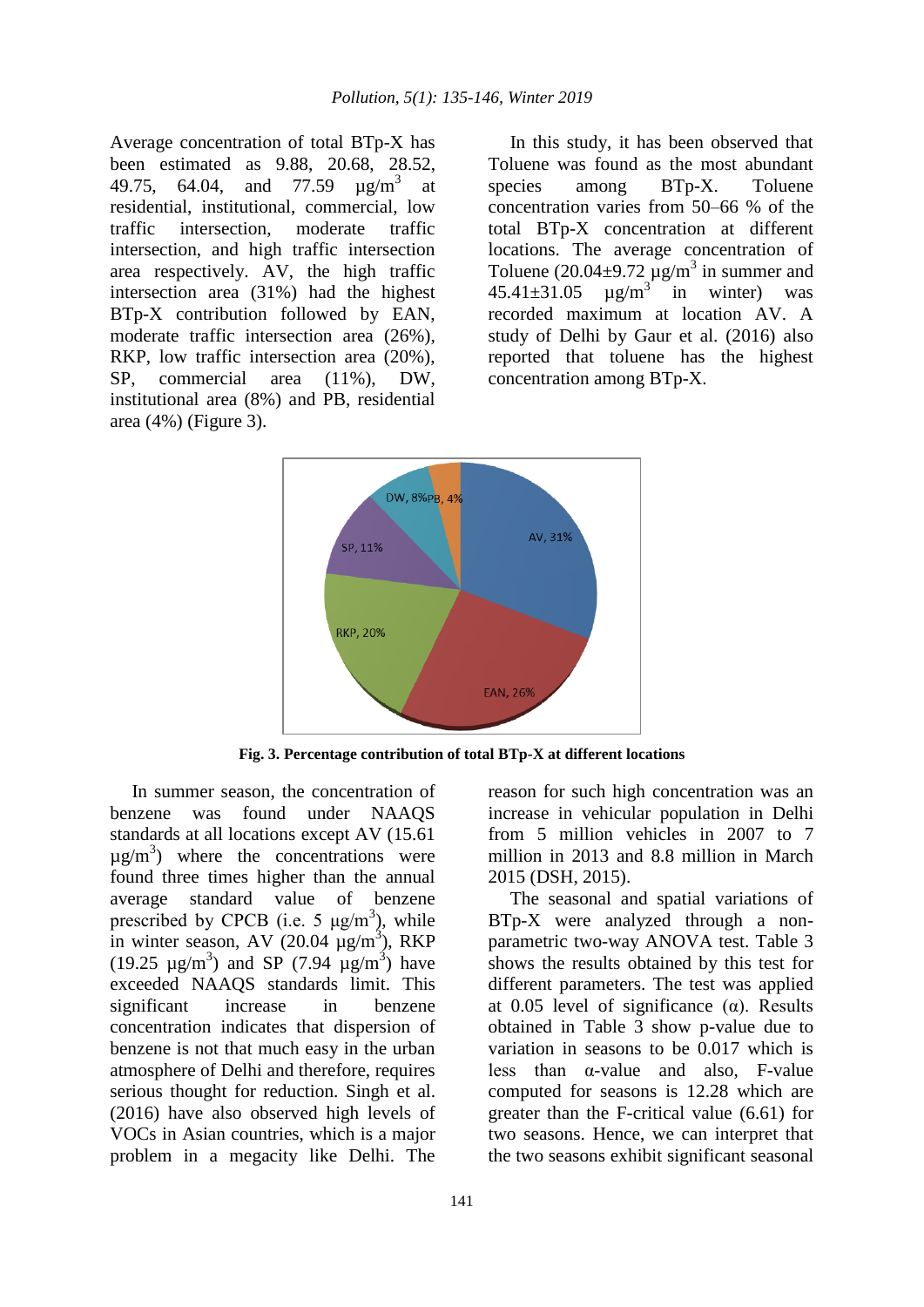variations and these variations could be attributed to the meteorology of Delhi, as in summer temperature rises to 48ºC and in winter it decreases to 3ºC. In winter, temperature inversion, low mixing height, and more stable atmospheric condition slow down the dilution process of these pollutants and results in more accumulation of these compounds. Whereas, in summer, atmospheric conditions are stable, which increases dilution and dispersion process and results in the reduction of the pollutant concentration (Rad et al., 2014; Hoque et al., 2008).

Similarly, the p-value obtained due to variation in different monitoring locations was 0.024 and also, F-value computed for different monitoring locations is 7.20 which is greater than the F-critical value (5.05). Hence, by applying this test, we can easily conclude that there is a significant variation in BTp-X level among different monitoring locations also.

The Correlation analysis has been done to explain the possible sources for BTp-X emissions (Wang et al., 2002). A strong value of correlation among the species indicated that they might be mainly originated from the same source. As shown in Table 4, the moderate-strong positive correlation was observed among Benzene, Toluene, p-Xylene and BTp-X. A moderate correlation between Benzene and Toluene

(0.69) and a strong correlation between Toluene and p-Xylene (0.8) may indicate their emission through the common sources, possibly vehicular emissions. A high correlation value of Benzene, Toluene, and p-Xylene with BTp-X was observed. A strong correlation between Toluene and BTp-X (0.98) during summer season indicates that toluene has predominately high concentration than other VOCs. A moderate correlation between Benzene and p-Xylene (0.63) indicated that p-Xylene has sources other than vehicular emission.

Toluene/Benzene (T/B) ratio helps in the estimation of the dominant source among both. T/B ratio in this study has ranged from 2 to 4.3 at all sampling locations except EAN, where it ranges from 6.1 to 13.8. The reason behind such a higher T/B ratio at EAN, the presence of nearby industries results in the higher emission of toluene. Also, an average value of T/B ratio is 4. Hence, we may conclude that toluene is the dominating source of BTp-X emission and its concentration is generally two to four times higher than that of benzene. Spatial and Seasonal variations among T/B ratio have been represented in Figure 4.

The levels of BTp-X measured at all the locations were quite similar to those reported by various studies in other areas of India (Table 5).

| Source of<br>Variation | Sum of<br>square | Degree of<br>freedom | <b>Mean</b><br>squares | F-<br>value | p-<br>value | <b>F</b> -critical<br>value |
|------------------------|------------------|----------------------|------------------------|-------------|-------------|-----------------------------|
| Locations              | 6696.14          |                      | 1339.23                | 7.19        | 0.024       | 5.05                        |
| Seasons                | 2285.23          |                      | 2285.23                | 12.28       | 0.017       | 6.61                        |
| Error                  | 930.36           |                      | 186.07                 |             |             |                             |
| Total                  | 9911.73          |                      |                        |             |             |                             |

**Table 3. Two way ANOVA test for BTp-X based on locations and seasons**

**Table 4. Spearman's correlation coefficients between B, T, p-X and BTp-X**

| <b>Pollutants</b> | Benzene    | Toluene | p-Xylene | <b>Total BTp-X</b> |
|-------------------|------------|---------|----------|--------------------|
| Benzene           |            |         |          |                    |
| Toluene           | 0.69       |         |          |                    |
| $p$ -Xylene       | 0.63       | 0.80    |          |                    |
| Total BTp-X       | $\rm 0.81$ | 0.98    | 0.86     |                    |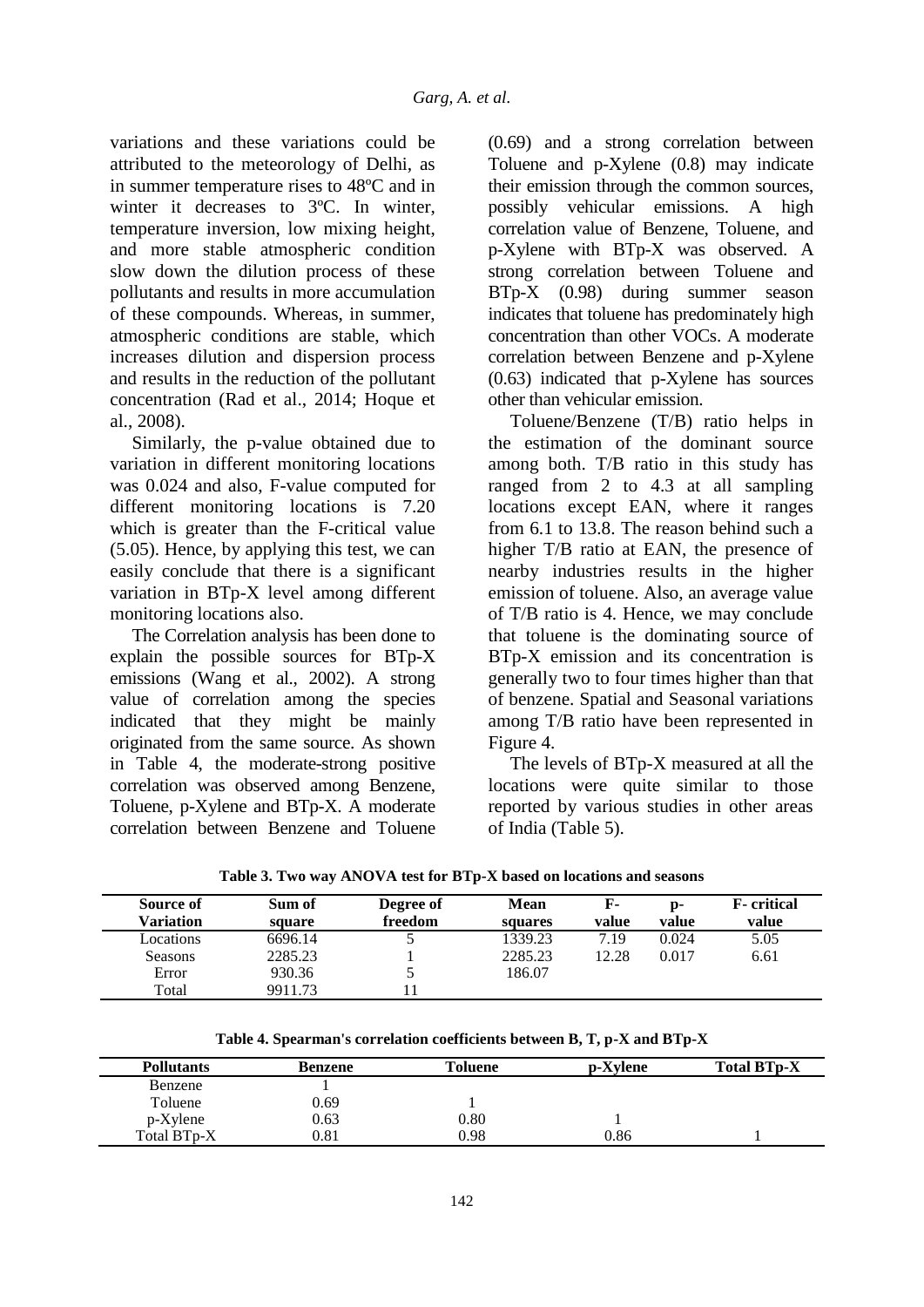

**Fig. 4. Spatial and Seasonal variation in T/B ratio**

| <b>Study</b>               | Location                                   | <b>Place</b>             | <b>Pollutants</b>                               | Levels $(\mu g/m^3)$                                                                    |  |  |  |  |  |
|----------------------------|--------------------------------------------|--------------------------|-------------------------------------------------|-----------------------------------------------------------------------------------------|--|--|--|--|--|
| 2016                       | Baimatova et al.,<br>Almaty,<br>Kazakhstan |                          | BTEX(o-xylene)                                  | 53, 57, 11, 14                                                                          |  |  |  |  |  |
| Rad et al., 2014           | Ahwaz, Iran                                | Ambient air              | <b>BTEX</b>                                     | 1.78, 5.19, 0.51, 1.13                                                                  |  |  |  |  |  |
| Woo et al., 2015           | Yeosu, Korea                               | Industrial<br>area       | <b>BTEX</b>                                     | 1.52, 0.73, 0.22, 0.52                                                                  |  |  |  |  |  |
| Hazrati et al.,<br>2016    | Ardabil, Iran                              | Ambient air              | <b>BTEX</b>                                     | 8.65, 40.56, 4.92, 7.44                                                                 |  |  |  |  |  |
| Chen et al., 2011          | Changsha, China                            | <b>Buses</b>             | <b>BTEX</b>                                     | 68.7, 179.7, 62.5, 151.8                                                                |  |  |  |  |  |
| Mukherjee et al.,<br>2003  | Kolkata                                    | <b>Buses</b>             | BTX(o,pxylene)                                  | 527.3, 472.8, 1265.5, 402.8                                                             |  |  |  |  |  |
| Majumdar et al.,<br>2008   | Kolkata                                    | Petrol<br>pumps          | BTEX(m,p,oxylene)                               | 137.5, 643.6, 118.0,<br>209.7,68.2                                                      |  |  |  |  |  |
| Majumdar et al.,<br>2011   | Kolkata                                    | Ambient air              | $BTEX(m,p,o-xylene)$                            | 29.2, 45.4, 13.1, 32.9, 11.9                                                            |  |  |  |  |  |
| Srivastava et al.,<br>2006 | Mumbai                                     | Ambient air              | <b>Total VOCs</b>                               | $630 - 728$                                                                             |  |  |  |  |  |
| Singla et al.,<br>2012     | Agra                                       | Road-side<br>Petrol pump | BTX(o,m,p)<br>BTX(o,m,p)                        | 8.55, 4.65, 1.45, 3.15<br>23.2, 7, 2.05, 6.3                                            |  |  |  |  |  |
| Singh et al., 2013         | Nagpur                                     | Petroleum<br>refinery    | <b>Total BTEX</b>                               | 3.69-56.67                                                                              |  |  |  |  |  |
| Hoque et al.,<br>2008      | Delhi                                      | Ambient Air              | BTEX (o,m.p) JNU<br>CP<br>Okhla<br><b>AIIMS</b> | 48, 85, 7, 30, 15<br>97, 180, 21, 83, 40<br>89, 204, 16, 61, 41<br>110, 191, 24, 90, 41 |  |  |  |  |  |
| Srivastava, 2005           | Delhi                                      | Ambient air              | <b>BTEX</b>                                     | 300, 34, 34, 27                                                                         |  |  |  |  |  |
| Singh et al., 2012         | Delhi                                      | Roadside                 | <b>BTX</b>                                      | 9.38, 29.08, 8.97                                                                       |  |  |  |  |  |
| Gaur et al., 2016          | Delhi                                      | Roadside                 | <b>BTEX</b>                                     | 60.22, 162.68, 49.42, 25.25                                                             |  |  |  |  |  |
| This study                 | Delhi                                      | Ambient air              | Total BTp-X                                     | 9.88-77.59                                                                              |  |  |  |  |  |

| Table 5. Comparison of our study with other studies |  |  |  |  |  |  |
|-----------------------------------------------------|--|--|--|--|--|--|
|-----------------------------------------------------|--|--|--|--|--|--|

### **CONCLUSIONS**

The study (March 2016 to February 2017) in urban ambient air of Delhi at six different locations has mean concentrations for Benzene, Toluene, p-Xylene and total BTp-X as 4.98, 17.13, 5.31 and 27.42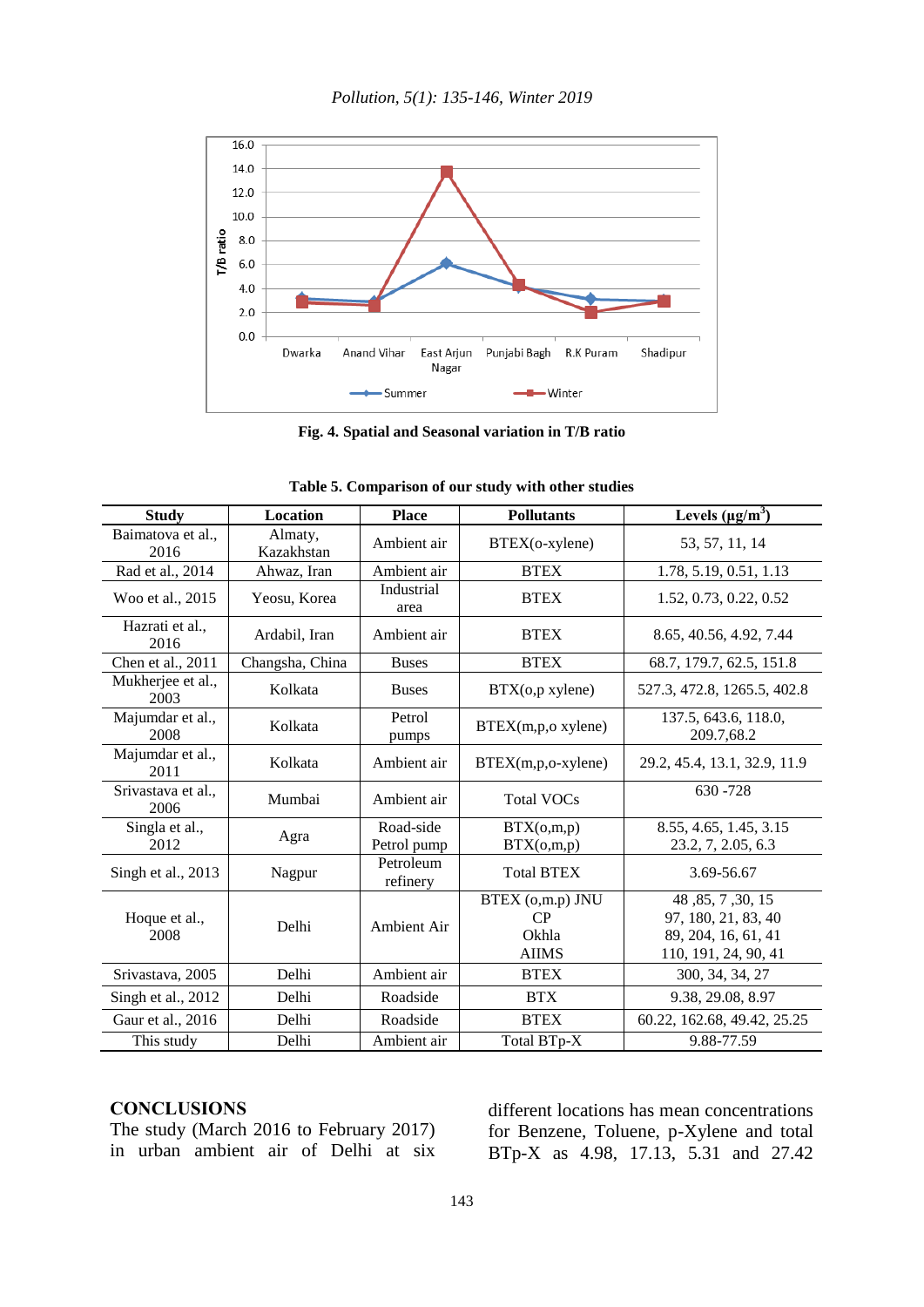$\mu$ g/m<sup>3</sup> for the summer season and 9.77, 33.30, 11.95 and  $55.02 \text{ µg/m}^3$  for the winter season respectively. The total BTp-X concentrations showed significant spatial and seasonal variations, as analyzed by a two way ANOVA hypothesis. The concentration of BTp-X was found almost twice during winter season comparing to the summer season. The higher concentrations during the winter season was recorded due to the poor meteorological conditions of Delhi like inversion of temperature, low mixing height, and more stable atmospheric conditions. These conditions slow down the dilution process of these pollutants and results in more accumulation of these compounds in the urban air. Such higher concentrations of these compounds during the winter season may have the high impact on the health of Delhi's population. The number of vehicles and also the traffic congestion on roads are the significant contributors for the emissions of VOCs. As, in this study, the high traffic intersection area (31%) has the highest BTp-X contribution followed by moderate traffic intersection area (26%), low traffic intersection area (20%), commercial area (11%), institutional area (8%) and residential area (4%) suggested that vehicular pattern type and infrastructure of an area plays a significant role in the distribution of such pollutants. A high correlation between Benzene, Toluene and p-Xylene and their daily measurements at different locations again showed that the heavy traffic congestion along with more vehicular emissions on the roads is the main source of aromatic compounds. In this study, Toluene was found as the most abundant species varying from 50–66 % of the total BTp-X at different locations. At many locations, the levels of benzene were found higher than the NAAQS standards prescribed by CPCB. This indicates that in the urban atmosphere BTp-X does not dissipate easily in the environment and

therefore, needs serious thought for reduction. Improved management technologies like- improved fuel quality, better urban traffic management strategies, policy planning, strategies such as oddeven, and an increase in green spaces in the urban area may result in the reduction of such pollutants.

## **Acknowledgement**

The authors are thankful to the Central Pollution Control Board (CPCB) for providing necessary data to carry out this study. One of the authors Ms. Anchal Garg gratefully acknowledges the scholarship provided by GGSIP University, New Delhi vide letter no: GGSIPU/DRC/Ph.D/Adm./IPRF/2017/178 dated 08/03/17. The authors would also like to thank Director (Research & Consultancy) for providing financial assistance in the form of Faculty Research Grant Scheme to carry out the research study.

## **REFERENCES**

Atkinson, R. (2000). Atmospheric chemistry of VOCs and NOx. Atmos. Environ., 34(12-14); 2063-2101.

ATSDR (Agency for Toxic Substances and Disease Registry). (2000). Toxicological Profile for Toluene. U.S. Department of Health and Human Services: Atlanta, GA, USA.

ATSDR (Agency for Toxic Substances and Disease Registry). (2005). Toxicological Profile for Xylene. U.S. Department of Health and Human Services: Atlanta, GA, USA.

ATSDR (Agency for Toxic Substances and Disease Registry). (2007). Toxicological Profile for Xylene. U.S. Department of Health and Human Services: Atlanta, GA, USA.

Badjagbo, K., Loranger, S., Moore, S., Tardif, R. and Sauve, S. (2010). BTEX exposures among automobile mechanics and painters and their associated health risks. Hum. Ecol. Risk. Assess., 16(2); 301-316.

Baimatova, N., Kenessov, B., Koziel, J. A., Carlsen, L., Bektassov, M. and Demyanenko, O. P. (2016). Simple and accurate quantification of BTEX in ambient air by SPME and GC–MS. Talanta., 154; 46-52.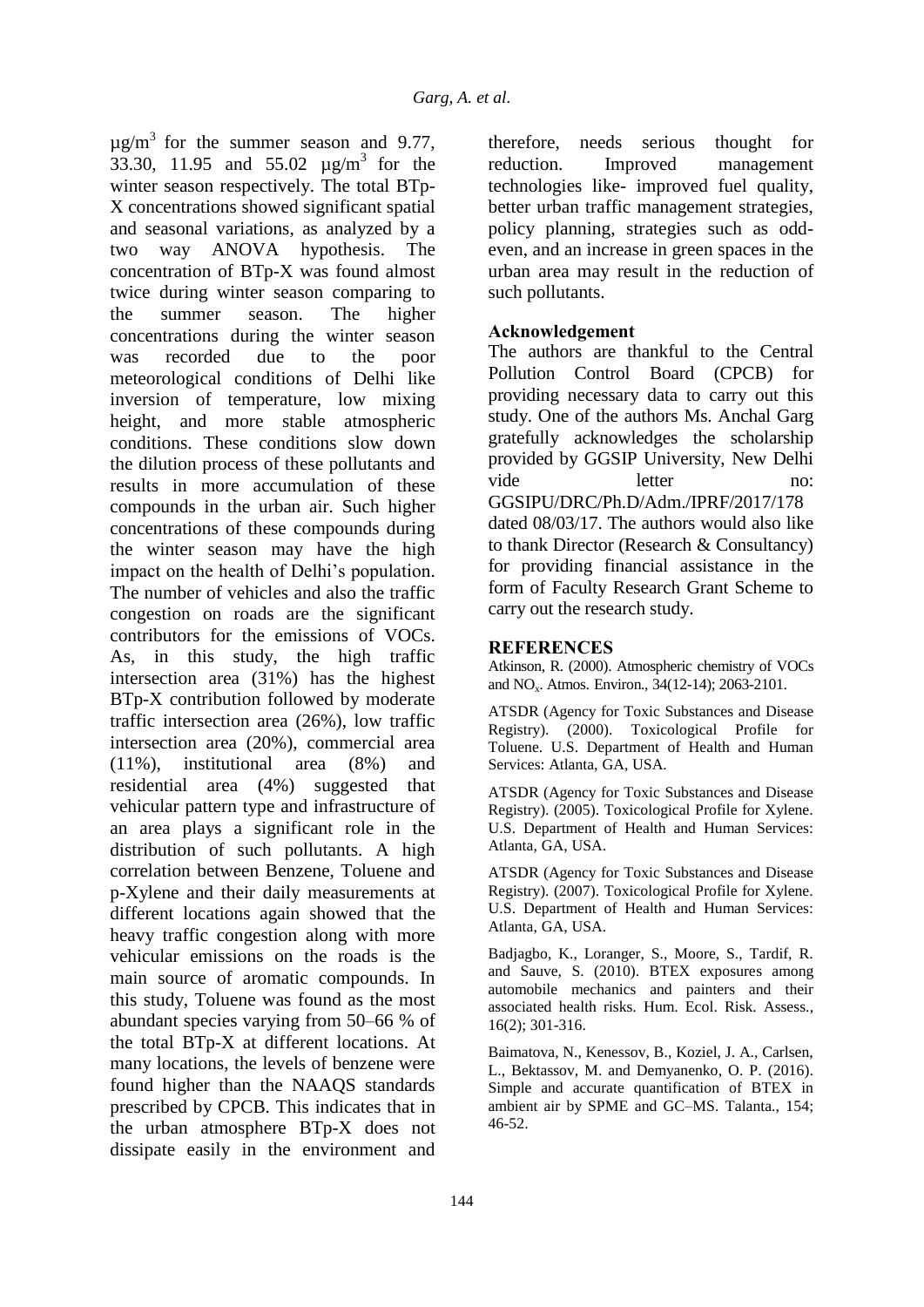Banerjee, T. and Srivastava, R. K. (2011). Evaluation of environmental impacts of Integrated Industrial Estate—Pantnagar through application of air and water quality indices. Environ. Monit. Assess., 172(1-4); 547-560.

Chen, X., Zhang, G., Zhang, Q. and Chen, H. (2011). Mass concentrations of BTEX inside air environment of buses in Changsha, China. Build. Environ., 46(2); 421-427.

CPCB (Central Pollution Control Board). (2009). Revised National Ambient Air Quality Standards. NAAQS Notification dated 18<sup>th</sup> November.

CPCB. (2003). Guidelines for ambient air quality monitoring. National Ambient Air Quality Monitoring Series (NAAQMS).

CPCB. (2012). Guidelines for the measurement of ambient air pollutants. Volume-II: guidelines for real time sampling & analyses CPCB, National Ambient Air Quality Series: NAAQMS/37/2012-13.

Dewangan, S., Chakrabarty, R., Zielinska, B. and Pervez, S. (2013). Emission of volatile organic compounds from religious and ritual activities in India. Environ. Monit. Assess., 185(11); 9279-9286.

DSH (Delhi Statistical Handbook). (2015). Directorate of Economics & Statistics. Government of National Capital Territory of Delhi.

Gaur, M., Singh, R. and Shukla, A. (2016). Variability in the Levels of BTEX at a Pollution Hotspot in New Delhi, India. J. Environ. Prot., 7(10); 1245-1258.

Hazrati, S., Rostami, R., Farjaminezhad, M. and Fazlzadeh, M. (2016). Preliminary assessment of BTEX concentrations in indoor air of residential buildings and atmospheric ambient air in Ardabil, Iran. Atmos. Environ., 132; 91-107.

Hoque, R. R., Khillare, P. S., Agarwal, T., Shridhar, V. and Balachandran, S. (2008). Spatial and temporal variation of BTEX in the urban atmosphere of Delhi, India. Sci. Total Environ., 392(1); 30-40.

IARC (International Agency for Research on Cancer). (2002). IARC Monographs Programme on Evaluation of Carcinogenic Risks to Humans.

Kerbachi, R., Boughedaoui, M., Bounoua, L. and Keddam, M. (2006). Ambient air pollution by aromatic hydrocarbons in Algiers. Atmos. Environ., 40(21); 3995-4003.

Keretetse, G. S., Laubscher, P. J., Du Plessis, J. L., Pretorius, P. J., Van Der Westhuizen, F. H., Van Deventer, E., Van Dyk, E., Eloff , F.C., Van Aarde, M.N. and Du Plessis, L.H. (2008). DNA damage and repair detected by the comet assay in lymphocytes of African petrol attendants: a pilot study. Ann. Occup. Hyg., 52(7); 653-662.

Kim, Y. M., Harrad, S. and Harrison, R. M. (2001). Concentrations and sources of VOCs in urban domestic and public microenvironments. Environ. Sci. Technol., 35(6); 997-1004.

Majumdar, D., Dutta, C., Mukherjee, A. K. and Sen, S. (2008). Source apportionment of VOCs at the petrol pumps in Kolkata, India; exposure of workers and assessment of associated health risk. Trans. Res. D Trans. Environ., 13(8); 524-530.

Majumdar, D., Mukherjee, A. K. and Sen, S. (2011). BTEX in ambient air of a Metropolitan City. J. Environ. Prot., 2(01); 11-20.

Mukherjee, A. K., Bhattacharyam S. K., Ahmed, S., Roy, S. K., Roychowdhury, A. and Sen, S. (2003). Exposure of drivers and conductors to noise, heat, dust and volatile organic compounds in the state transport special buses of Kolkata city. Trans. Res. D Trans. Environ., 8(1); 11-19.

Navasumrit, P., Chanvaivit, S., Intarasunanont, P., Arayasiri, M., Lauhareungpanya, N., Parnlob, V., Settachan, D. and Ruchirawat, M. (2005). Environmental and occupational exposure to benzene in Thailand. Chem. Biol. Interat., 153; 75- 83.

Rad, H. D., Babaei, A. A., Goudarzi, G., Angali, K. A., Ramezani, Z. and Mohammadi, M. M. (2014). Levels and sources of BTEX in ambient air of Ahvaz metropolitan city. Air Qual. Atmos. Health., 7(4); 515-524.

Singh, A. K., Tomer, N. and Jain, C. L. (2012). Monitoring, assessment and status of benzene, toluene and xylene pollution in the urban atmosphere of Delhi, India. Res. J. Chem. Sci., 2(4); 45-49.

Singh, D., Kumar, A., Singh, B.P., Anandam, K., Singh, M., Mina, U., Kumar, K. and Jain, V.K. (2016). Spatial and temporal variability of VOCs and its source estimation during rush/non-rush hours in ambient air of Delhi, India. Air Qual. Atmos. Health., 9(5); 483-493.

Singh, R. K., Ramteke, D. S., Juneja, H. D. and Pandya, G.H. (2013). Ambient air quality monitoring in terms of volatile organic compounds (VOCs) occupational health exposure at petroleum refinery. Int. J. Environ. Prot., 3(7); 22-32.